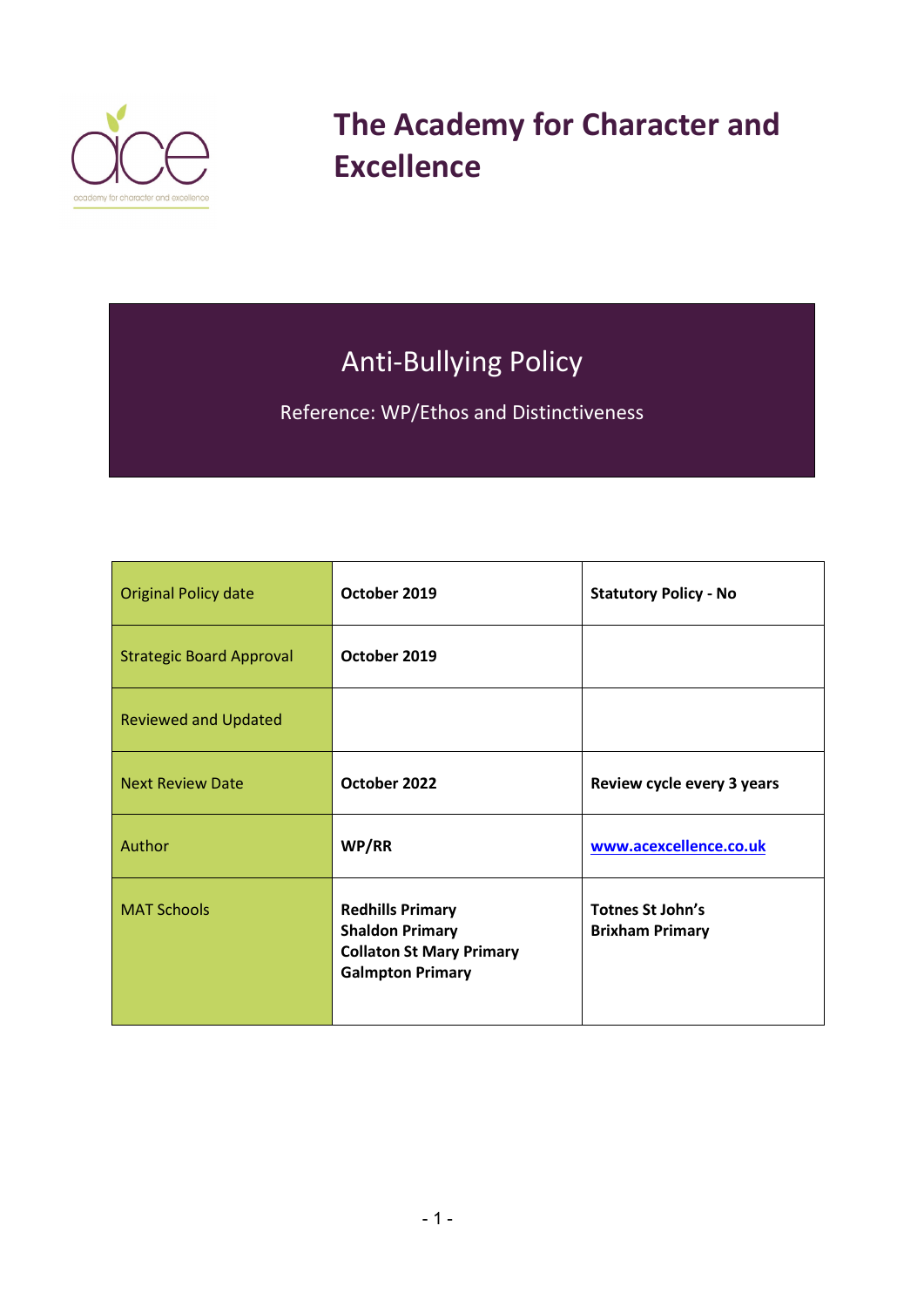## **Contents**

| 1)  |  |  |
|-----|--|--|
| 2)  |  |  |
| 3)  |  |  |
| 4)  |  |  |
| 5)  |  |  |
|     |  |  |
|     |  |  |
|     |  |  |
|     |  |  |
|     |  |  |
|     |  |  |
|     |  |  |
|     |  |  |
| 6)  |  |  |
|     |  |  |
|     |  |  |
|     |  |  |
| 7)  |  |  |
| 8)  |  |  |
| 9)  |  |  |
| 10) |  |  |
|     |  |  |
|     |  |  |
|     |  |  |
|     |  |  |
|     |  |  |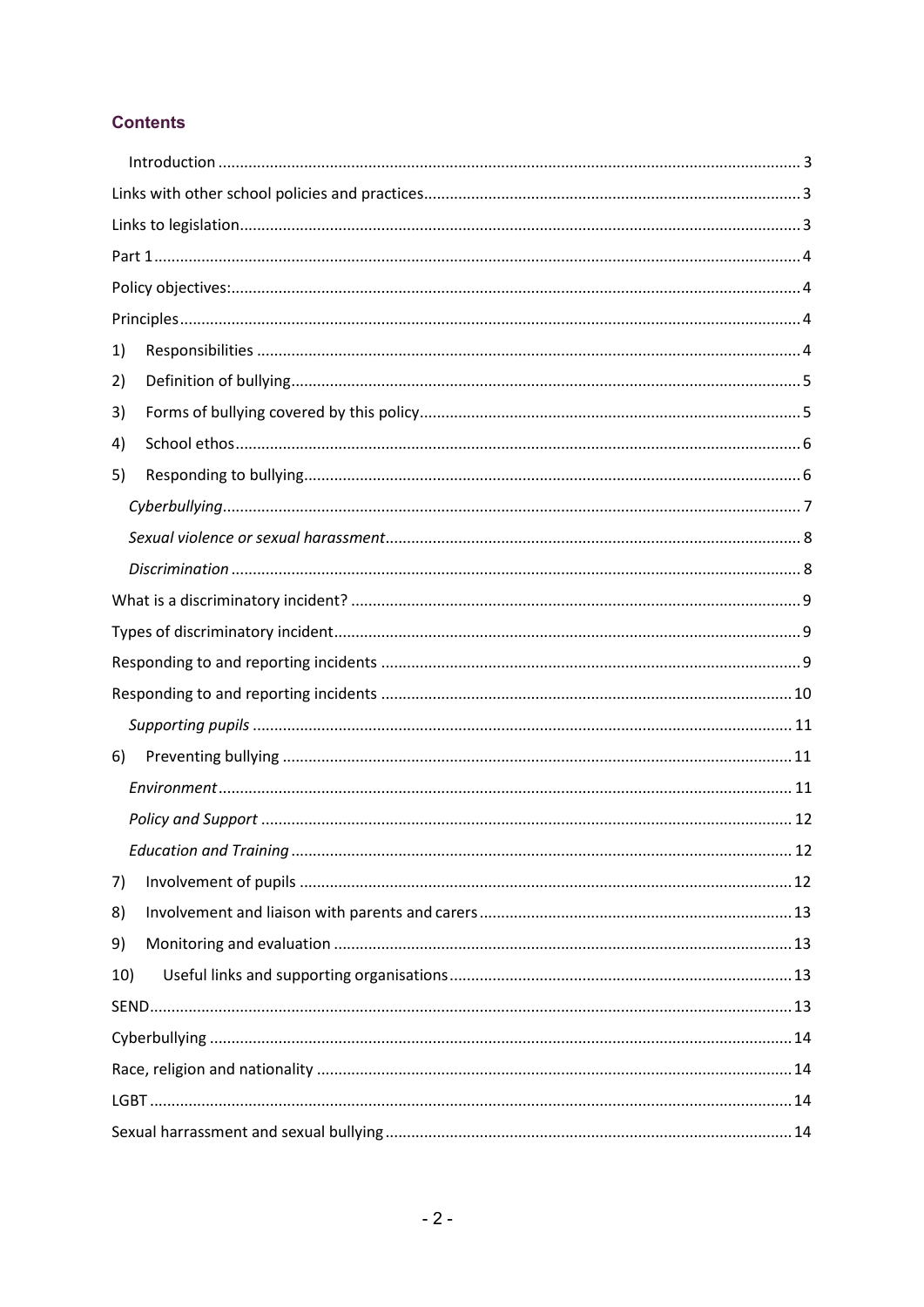#### *John 10:10*

#### *I have come that they may have life, and have it to the full.*

Our school's approach to Anti- Bullying follows that of the Church of England Education Office in that it seeks to be faith-sensitive and inclusive. It is underpinned by Our Vision of *'Life in all its fulness* and ensures that all of school life incorporates the values of the Christian Faith. These values are central to all that we do and determine how we will implement all policies and procedures. We want to ensure that through our gateways of citizenship, leadership, expression, exploration and flourishing, all pupils and adults are shown how to be compassionate, passionate, honest, inspiring and responsible individuals. By starting with our vision, we aim to ensure that all members of our school community understand our expectations, our practise and the ways in which we will implement this policy

## <span id="page-2-0"></span>**Introduction**

#### *'Striving for Excellence and caring for our children'*

This policy is based on DfE guidance ["Preventing and Tackling Bullying"](https://www.gov.uk/government/publications/preventing-and-tackling-bullying) and supporting documents. It also takes into account the DfE statutory guidance ["Keeping](https://www.gov.uk/government/publications/keeping-children-safe-in-education--2) [Children Safe in Education"](https://www.gov.uk/government/publications/keeping-children-safe-in-education--2).

#### <span id="page-2-1"></span>**Links with other school policies and practices**

This policy links with a number of other school policies, practices and action plans including:

- Behaviour and discipline policy
- Child protection/Safeguarding policy
- Online safety and Acceptable use policies

## <span id="page-2-2"></span>**Links to legislation**

There are a number of pieces of legislation which set out measures and actions for schools in response to bullying, as well as criminal and civil law. These may include (but are not limited to):

- The Education and Inspection Act 2006, 2011
- The Equality Act 2010
- The Children Act 1989
- The Education (Independent School Standards) Regulations 2014
- Protection from Harassment Act 1997
- The Malicious Communications Act 1988
- Public Order Act 1986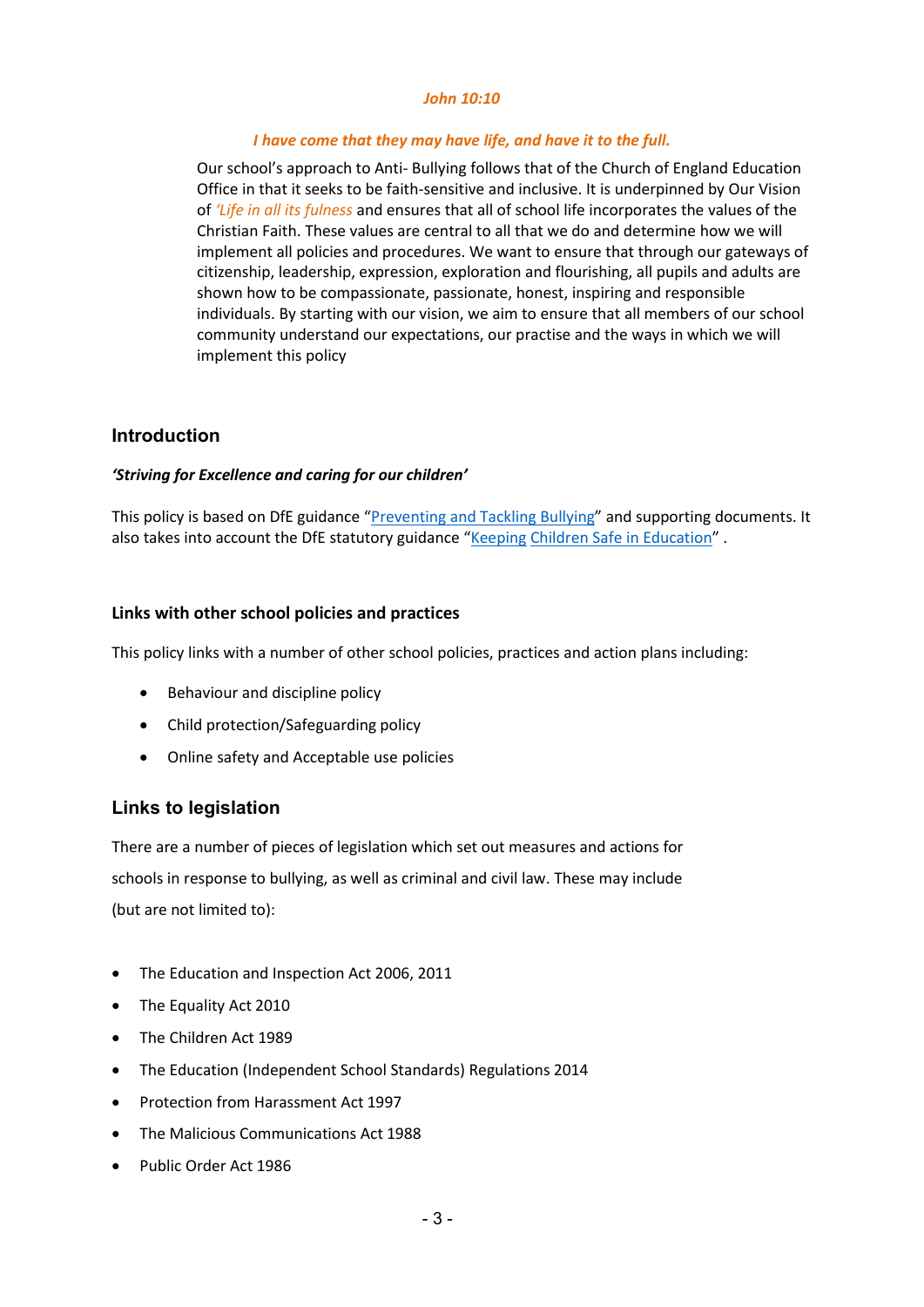## <span id="page-3-0"></span>**Part 1**

## <span id="page-3-1"></span>**Policy objectives:**

This policy outlines what each school within the Academy for Character and Excellence will do to prevent and tackle all forms of bullying.

The Academy for Character and Excellence is committed to developing an anti-bullying culture where the bullying of children and young people is not tolerated in any form.

#### <span id="page-3-2"></span>**Principles**

- Pupils have a right to learn in a safe and supportive environment, free from intimidation and fear.
- The welfare/well-being needs of all children and young people are paramount and pupils' needs (whether bully or targeted pupil) need to be separated from their behaviour.
- When bullying concerns are identified our schools will work in a restorative and solution focused way to achieve the necessary change.
- Pupils who are targeted will be listened to and supported.
- Pupils who engage in bullying behaviour will be listened to and encouraged to accept responsibility and change their behaviour.
- Staff will receive awareness-raising training regarding bullying prevention including effective, appropriate strategies for intervention.
- Where a concern arises, staff will receive ongoing support from Senior Managers with Pastoral responsibility.
- Parents will be made aware of our school's practice to prevent and to respond to concerns through parent information meetings, consultation processes and where necessary, their active participation in partnership with the school to resolve concerns involving their child.

#### <span id="page-3-3"></span>**1) Responsibilities**

It is the responsibility of:

- The headteacher to communicate this policy to the school community, to ensure that disciplinary measures are applied fairly, consistently and reasonably.
- Local committee governors to take a lead role in monitoring and reviewing this policy.
- All staff, including: governors, senior leadership, teaching and non-teaching staff, to support, uphold and implement this policy accordingly.
- Parents/carers to support their children and work in partnership with the school.
- Pupils to abide by the policy.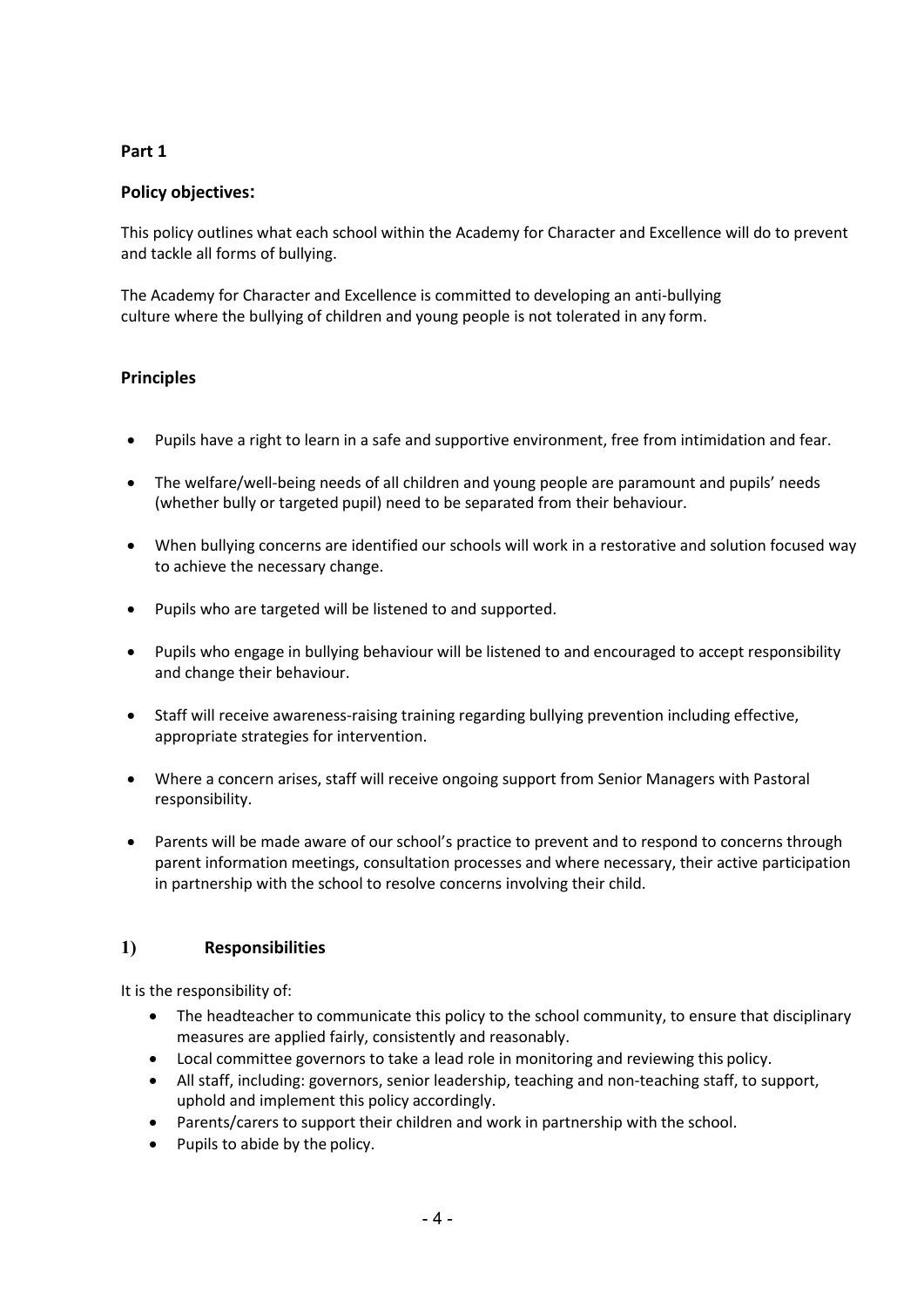# <span id="page-4-0"></span>**2) Definition of bullying**

## *'By definition bullying is behaviour that intentionally and persistently causes distress to others'*

Bullying is "behaviour by an individual or a group, repeated over time that intentionally hurts another individual or group of children, either physically or emotionally". (DfE "Preventing and Tackling Bullying")

Children can abuse other children. This is generally referred to as **peer-on-peer abuse** and can take many forms. This can include (but is not limited to) bullying (including cyberbullying), sexual violence and sexual harassment, physical abuse such as hitting, kicking, shaking, biting, hair pulling, or otherwise causing physical harm; sexting and initiating/hazing type violence and rituals. (Keeping Children Safe In Education)

Bullying can also include: name calling, taunting, mocking, making offensive comments; taking belongings; producing offensive graffiti; gossiping; excluding people from groups and spreading hurtful and untruthful rumours.

Cyber bullying can include sending offensive, upsetting and inappropriate messages by phone, text, instant messenger, through gaming, websites, social media sites and apps, and sending offensive or degrading photos or videos.

Bullying can be emotionally abusive; it can cause severe and adverse effects on children's emotional development.

## <span id="page-4-1"></span>**3) Forms of bullying covered by this policy**

#### **FORMS OF BULLYING**

Bullying can take many different forms and is behaviour that intentionally and persistently causes distress to others. This policy covers all type of bullying including:

- Bullying related to race, religion, nationality or culture
- Bullying related to SEND (Special Educational Needs or Disability)
- Bullying related to appearance or physical/mental health conditions
- Bullying related to sexual orientation (homophobic bullying)
- Bullying of young carers, children in care or otherwise related to home circumstances
- Sexist, sexual and transphobic bullying
- Bullying via technology, known as online or cyberbullying

| PHYSICAL BULLYING                                        | <b>VERBAL BULLYING</b>                               |
|----------------------------------------------------------|------------------------------------------------------|
| e.g. hitting; pushing; kicking; tripping; spitting; hair | e.g. name calling; insulting or offensive remarks;   |
| pulling; throwing things; interfering with another's     | accusing; taunting; put downs                        |
| property by stealing / hiding / damaging / intruding     | - ridiculing another's appearance/way of             |
| upon it;                                                 | speaking/disability/personal                         |
| - extortion / threatening demands for money or           | mannerisms/race/colour/religion;                     |
| other items                                              | - humiliating another publicly                       |
| - writing or drawing offensive notes / graffiti about    | - spreading malicious or nasty rumours; threatening; |
| another                                                  | intimidation; mocking; sarcasm                       |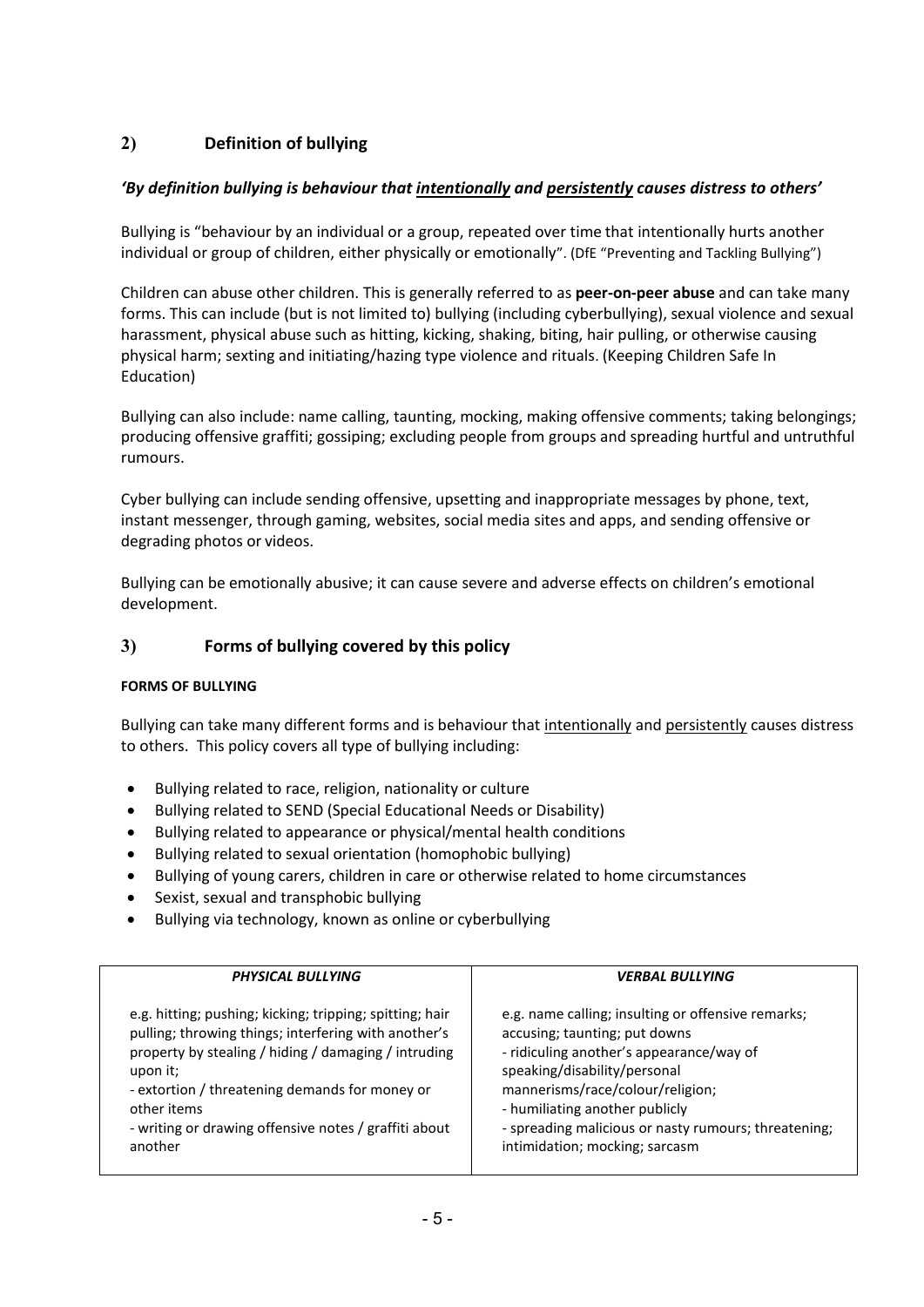| <b>EMOTIONAL BULLYING</b>                                                                                                                                                                  | <b>CYBER BULLYING</b>                                                                                                                                                                                                                                                                                                                                                                                                                                  |
|--------------------------------------------------------------------------------------------------------------------------------------------------------------------------------------------|--------------------------------------------------------------------------------------------------------------------------------------------------------------------------------------------------------------------------------------------------------------------------------------------------------------------------------------------------------------------------------------------------------------------------------------------------------|
| e.g. excluding/shunning others from group<br>activity/social setting or play;<br>- belittling another's abilities or achievements;<br>- menacing looks/stares;<br>- rude signs or gestures | e.g. misuse of e-mails, images, text, blogs, tweets,<br>forums and chat rooms to hurt / embarrass / demean<br>/harass/provoke or humiliate another using perceived<br>anonymity<br>- misuse of mobile phones by text messaging / calls or<br>images - again to hurt / embarrass / demean / harass<br>/provoke or humiliate another using perceived<br>anonymity<br>- unauthorised publication or manipulation of private<br>information; impersonation |
|                                                                                                                                                                                            |                                                                                                                                                                                                                                                                                                                                                                                                                                                        |

#### **These categories may be inter-related**

## <span id="page-5-0"></span>**4) School ethos**

Each school community within our Trust recognises that bullying, especially if left unaddressed, can have a devastating effect on individuals; it can create a barrier to learning and have serious consequences for mental wellbeing. By effectively preventing and tackling bullying, our school can help to create safe, disciplined environment, where pupils are able to learn and fulfil their potential.

## *Our Community*:

- Monitors and reviews our anti-bullying policy and practice on a regular basis.
- Supports staff to promote positive relationships, to help prevent bullying.
- Recognises that some members of our community may be more vulnerable to bullying and its impact than others; being aware of this will help us to develop effective strategies to prevent bullying from happening and provide appropriate support, if required.
- Will intervene by identifying and tackling bullying behaviour appropriately and promptly.
- Ensures our pupils are aware that bullying concerns will be dealt with sensitively and effectively; that everyone should feel safe to learn and abide by the anti-bullying policy.
- Requires all members of the community to work with the school to uphold the anti-bullying policy.
- Reports back to parents/carers regarding concerns on bullying, dealing promptly with complaints.
- Seeks to learn from good anti-bullying practice elsewhere.

#### <span id="page-5-1"></span>**5) Responding to bullying**

The following steps may be taken when dealing with all incidents of bullying reported to the school:

• If bullying is suspected or reported, the incident will be dealt with immediately by the member of staff who has been approached or witnessed the concern.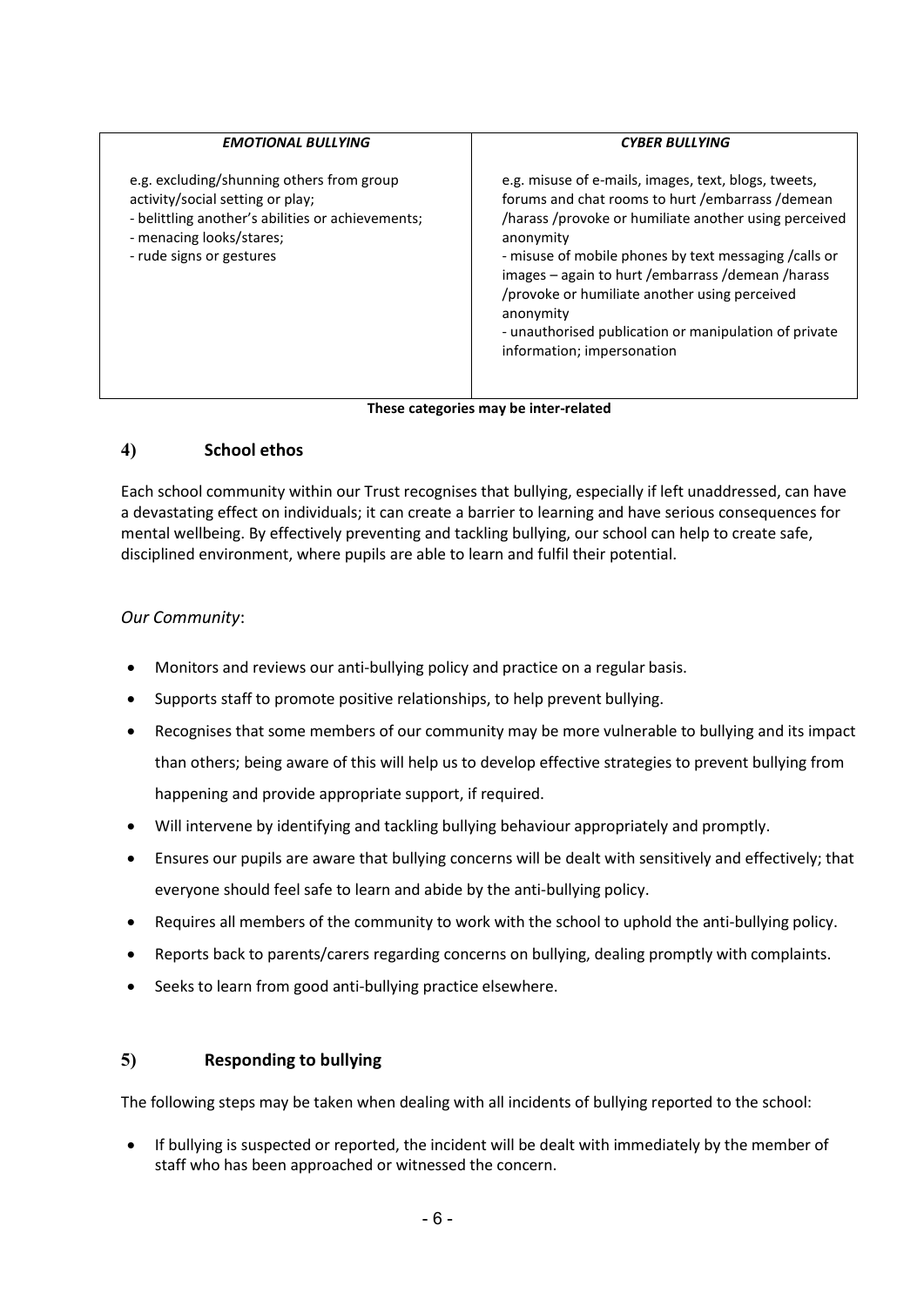- The school will provide appropriate support for the person being bullied making sure they are not at risk of immediate harm and will involve them in any decision-making, as appropriate.
- All parties involved will be interviewed.
- The designated safeguarding lead will be informed of all bullying issues where there are safeguarding concerns.
- The school will inform other staff members, and parents/ carers, where appropriate.
- Sanctions (as identified within the school behaviour policy) and support for individuals will be implemented, in consultation with all parties concerned.
- If necessary, other agencies may be consulted or involved, such as: the police (if a criminal offence has been committed) or other local services including early help or children's social care (if a child is felt to be at risk of significant harm).
- Where the bullying takes place off school site or outside of normal school hours (including cyberbullying), the school will ensure that the concern is fully investigated. Appropriate action will be taken, including providing support and implementing sanctions in school in accordance with the school's behaviour policy.
- A clear and precise account of the incident will be recorded by the school in accordance with existing procedures. This will include recording appropriate details regarding decisions and action taken.

## <span id="page-6-0"></span>*Cyberbullying*

When responding to cyberbullying concerns, the school will:

- Act as soon as an incident has been reported or identified.
- Provide appropriate support for the person who has been cyberbullied and work with the person who has carried out the bullying to ensure that it does not happen again.
- Encourage the person being bullied to keep any evidence (screenshots) of the bullying activity to assist any investigation.
- Take all available steps where possible to identify the person responsible. This may include:
	- o looking at the use of the school systems;
	- o identifying and interviewing possible witnesses;
	- o contacting the service provider and the police, if necessary.
- Work with the individuals and online service providers to prevent the incident from spreading and assist in removing offensive or upsetting material from circulation. This may include: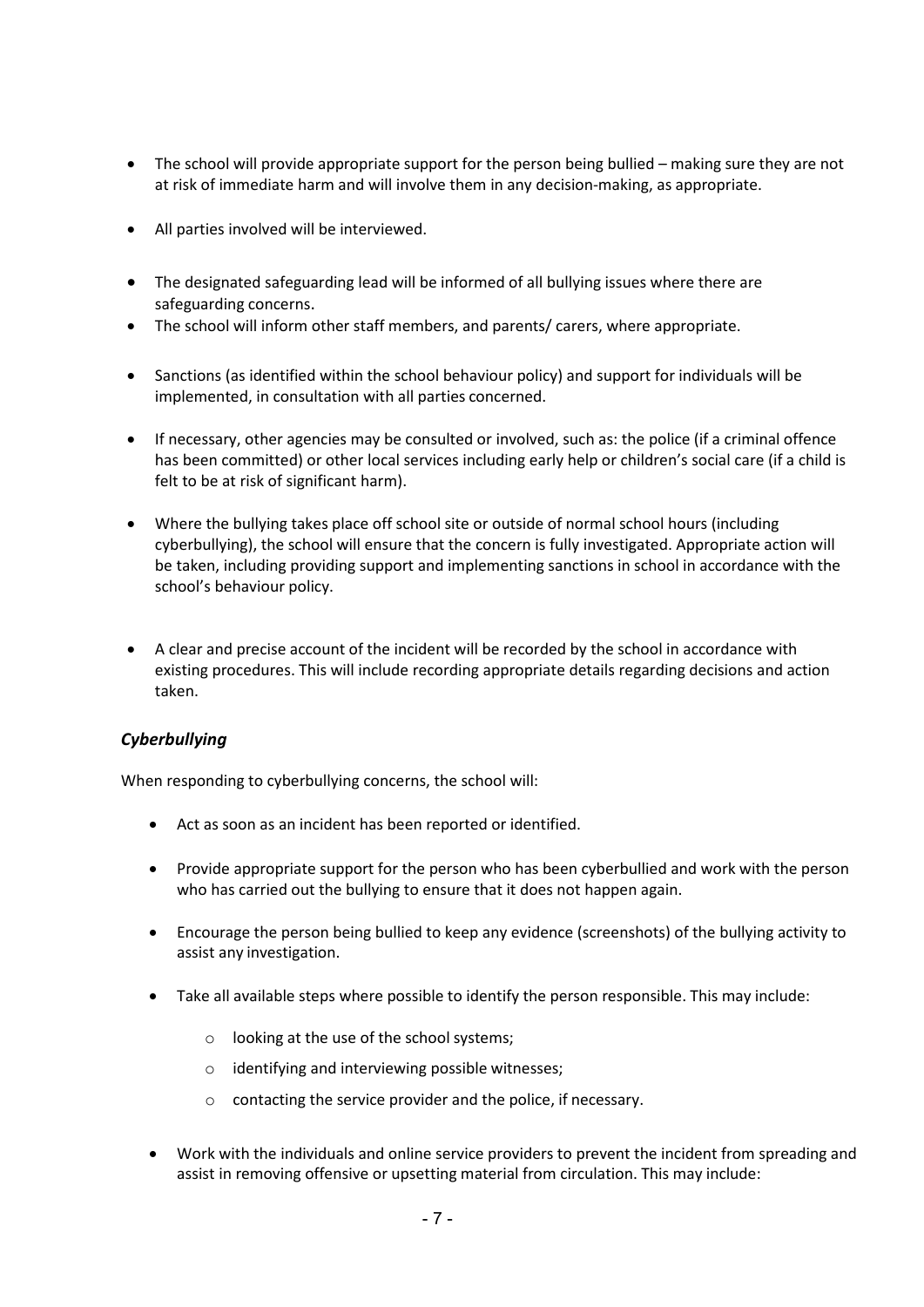- $\circ$  Support reports to a service provider to remove content if those involved are unable to be identified or if those involved refuse to or are unable to delete content.
- $\circ$  Confiscating and searching pupils' electronic devices, such as mobile phones, in accordance with the law and also the school behaviour and discipline policy. (**Note:** The Trust will ensure they access the DfE 'Searching, screening and confiscation at school' and Childnet Cyberbullying guidance to ensure that the schools' powers are used proportionately and lawfully)
- o Requesting the deletion of locally-held content and content posted online if they contravene school behavioural policies.
- Ensure that sanctions are applied to the person responsible for the cyberbullying; the school will take steps to change the attitude and behaviour of the bully, as well as ensuring access to any additional help that they may need.
- Inform the police if a criminal offence has been committed.
- Provide information to staff and pupils regarding steps they can take to protect themselves online. This may include:
	- o advising those targeted not to retaliate or reply;
	- o providing advice on blocking or removing people from contact lists;
	- $\circ$  helping those involved to think carefully about what private information they may have in the public domain.

#### <span id="page-7-0"></span>*Sexual violence or sexual harassment*

The initial response to a report from a child is important. It is essential that all victims are reassured that they are being taken seriously and that they will be supported and kept safe. A victim should never be given the impression that they are creating a problem by reporting sexual violence or sexual harassment. Nor should a victim ever be made to feel ashamed for making a report.

**All reports of sexual violence or harassment should follow the referral process for safeguarding and child protection at the school**.

#### <span id="page-7-1"></span>*Discrimination*

Harassment on account of race, gender, disability or sexual orientation is unacceptable and is not tolerated within the school environment.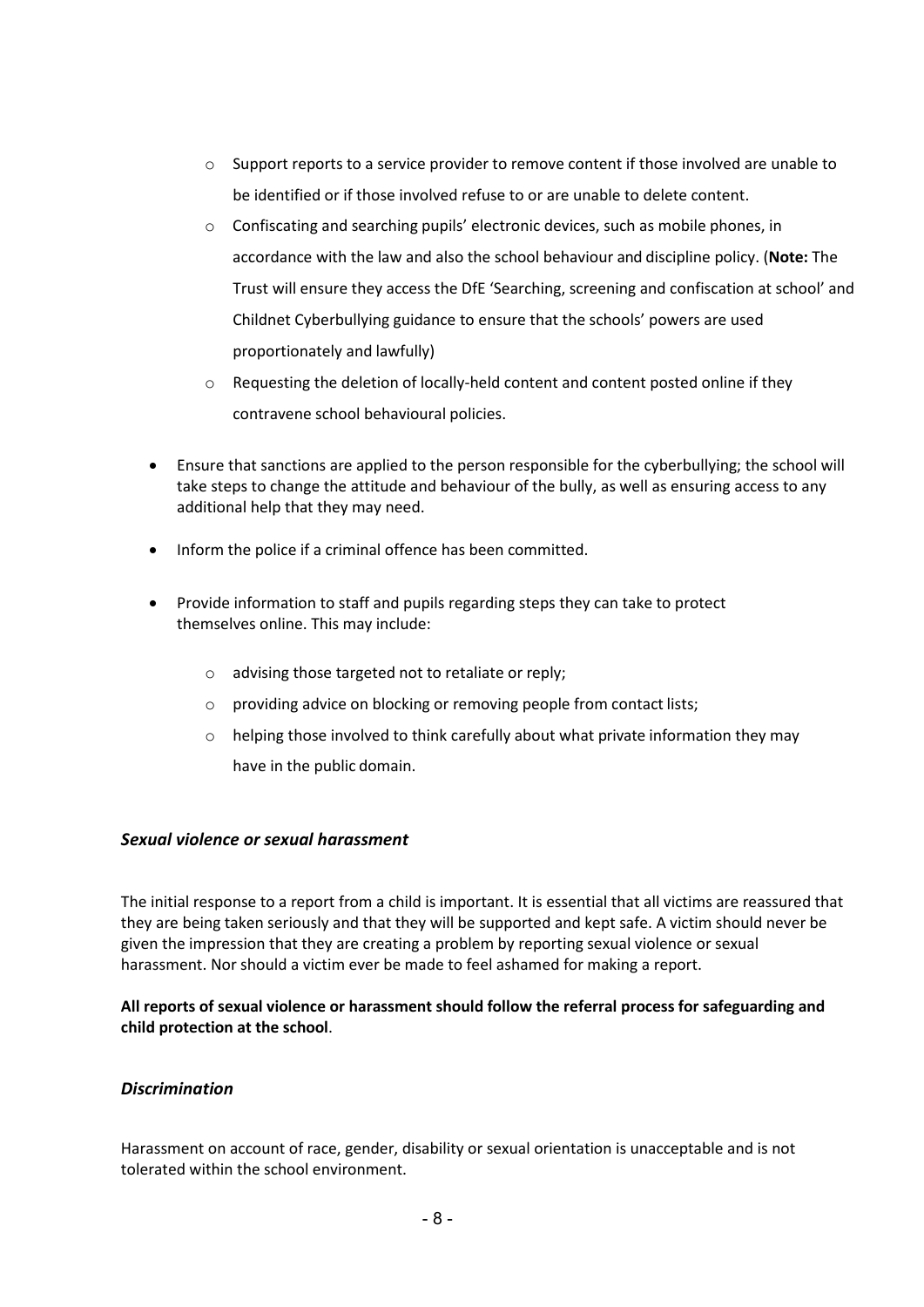All staff are expected to deal with any discrimination incidents that may occur. They are expected to know how to identify and challenge prejudice and stereotyping; and to support the full range of diverse needs according to a student's individual circumstances.

Any discriminatory incidents are dealt with by the member of staff present, escalating to a Senior Leader where necessary.

#### <span id="page-8-0"></span>**What is a discriminatory incident?**

Harassment on grounds of race, gender, disability, sexual orientation or other factors such as socioeconomic status, can take many forms including verbal or physical abuse, name calling, exclusion from groups or games, unwanted looks or comments, jokes and graffiti.

A racist incident is defined by the Stephen Lawrence Inquiry Report (1999) as: 'Any incident which is perceived to be racist by the victim or any other person'.

#### <span id="page-8-1"></span>**Types of discriminatory incident**

Types of discriminatory incidents that can occur are:

- Physical assault against a person or group because of their colour, ethnicity, nationality, disability, sexual orientation or gender;
- Use of derogatory names, insults and jokes;
- Racist, sexiest, homophobic or discriminatory graffiti;
- Provocative behaviour such as wearing racist, sexist, homophobic or discriminatory badges or insignia;
- Bringing discriminatory material into school;
- Verbal abuse and threats;
- Incitement of others to discriminate or bully due to victim's race, disability, gender, or sexual orientation;
- Discriminatory comments in the course of discussion e.g. food, music, religion, dress etc.;
- Refusal to co-operate with other people on grounds of race gender, disability or sexual orientation.

#### <span id="page-8-2"></span>**Responding to and reporting incidents**

It should be clear to pupils and staff how they report all incidents. All staff, teaching and non-teaching, and pupils should view dealing with incidents as vital to the well- being of the whole school.

There's no national requirement for schools to report any discriminatory incident that occurs at school to any external bodies, whether these incidents involve pupils or not. However, there is a requirement to report such incidents on a termly basis to the local committee and a termly report to the Strategic Board. (see appendix)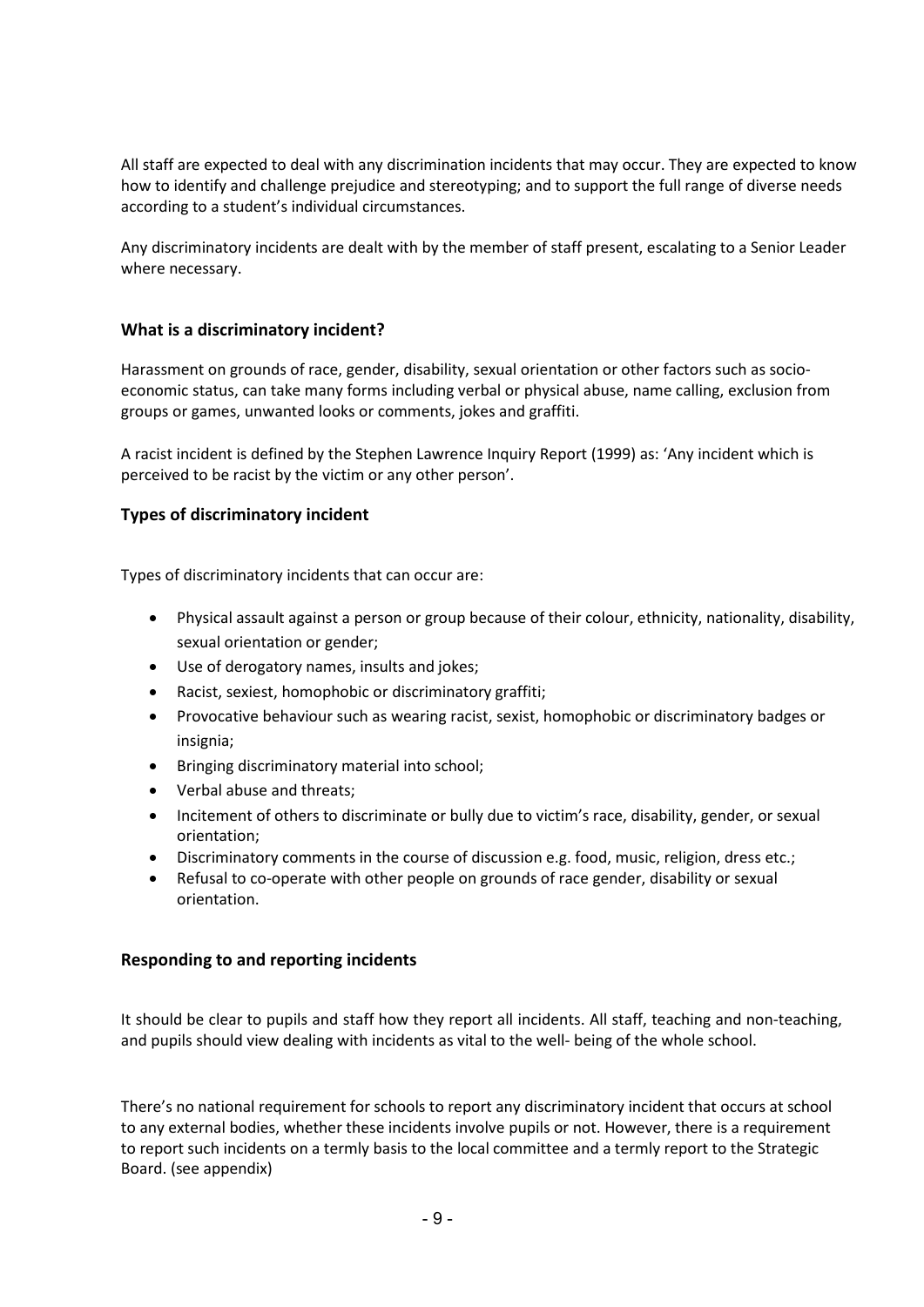**Responding to and reporting incidents**

<span id="page-9-0"></span>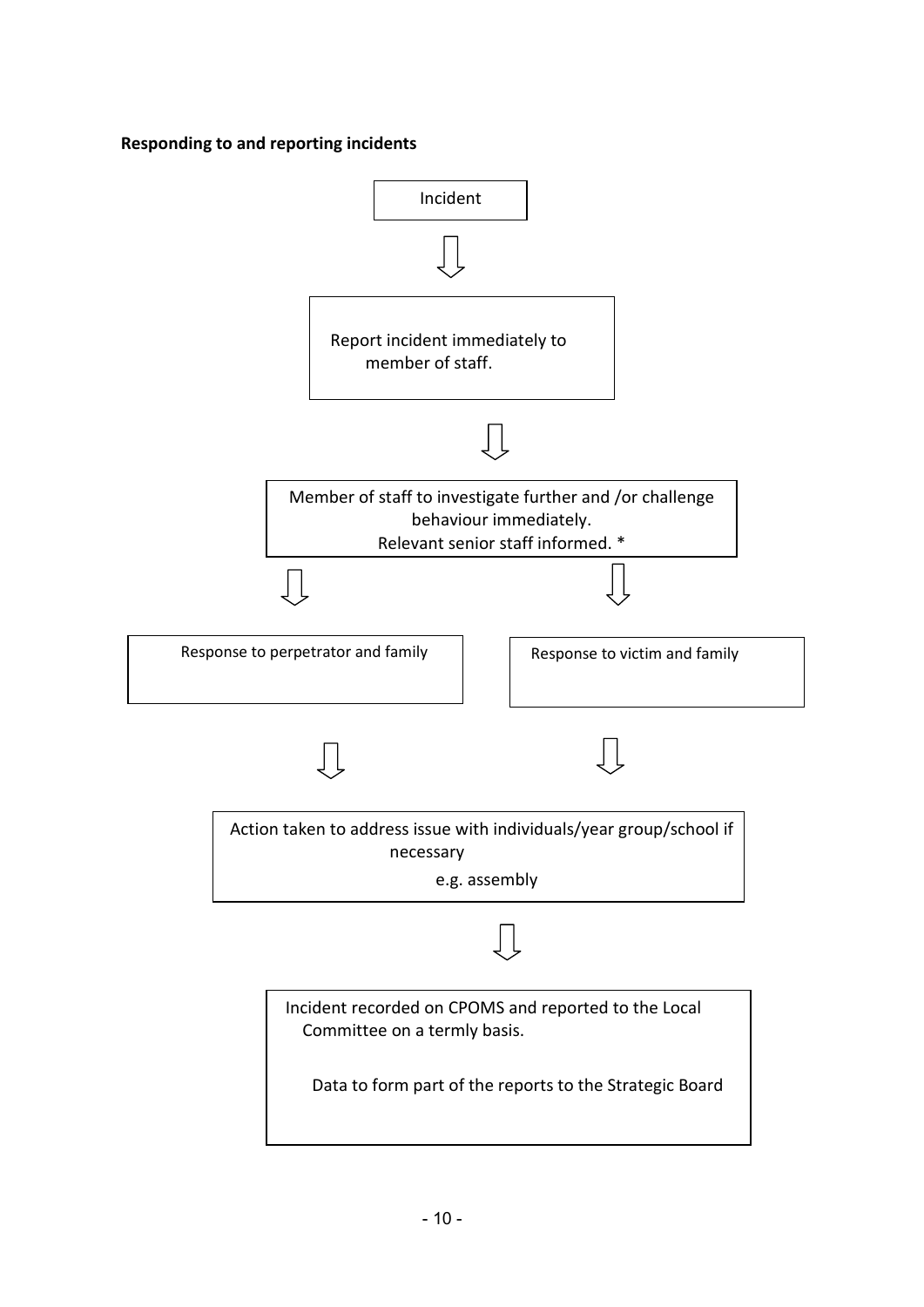Where an allegation is made against a member of staff the allegation will be referred to the staff discipline and grievance policy. \*

## <span id="page-10-0"></span>*Supporting pupils*

*Pupils who have been bullied will be supported by:*

- Reassuring the pupil and providing continuous support.
- Offering an immediate opportunity to discuss the experience with a member off staff
- Being advised to keep a record of the bullying as evidence and discuss how to respond to concerns and build resilience as appropriate.
- Working towards restoring self-esteem and confidence.
- Providing ongoing support; this may include: working and speaking with staff, offering formal counselling, engaging with parents and carers.
- Where necessary, working with the wider community and local/national organisations to provide further or specialist advice and guidance; this could include support through Early Help or Children's Services, or support through Child and Adolescent Mental Health Services (CAMHS).

## *Pupils who have perpetrated the bullying will be helped by:*

- Discussing what happened, establishing the concern and the need to change.
- Informing parents/carers to help change the attitude and behaviour of the child.
- Providing appropriate education and support regarding their behaviour or actions.
- If online, requesting that content be removed and reporting accounts/content to service provider.
- Sanctioning, in line with school behaviour/discipline policy; this may include official warnings, detentions, removal of privileges (including online access when encountering cyberbullying concerns), and fixed-term or permanent exclusions.
- Where necessary, working with the wider community and local/national organisations to provide further or specialist advice and guidance; this may include involvement from the Police or referrals to Early Help, Children's Services, or Child and Adolescent Mental Health Services (CAMHS) as appropriate.

## <span id="page-10-1"></span>**6) Preventing bullying**

#### <span id="page-10-2"></span>*Environment*

The whole school community will:

- Create and support an inclusive environment which promotes a culture of mutual respect, consideration and care for others, which will be upheld by all.
- Recognise that bullying can be perpetrated or experienced by any member of the community, including adults and children (peer on peer abuse).
- Openly discuss differences between people that could motivate bullying, such as: religion, ethnicity, disability, gender, sexuality or appearance related difference. Also, children with different family situations, such as looked after children or those with caring responsibilities.
- Challenge practice and language which does not uphold the values of tolerance, nondiscrimination and respect towards others.
- Be encouraged to use technology, especially mobile phones and social media positively and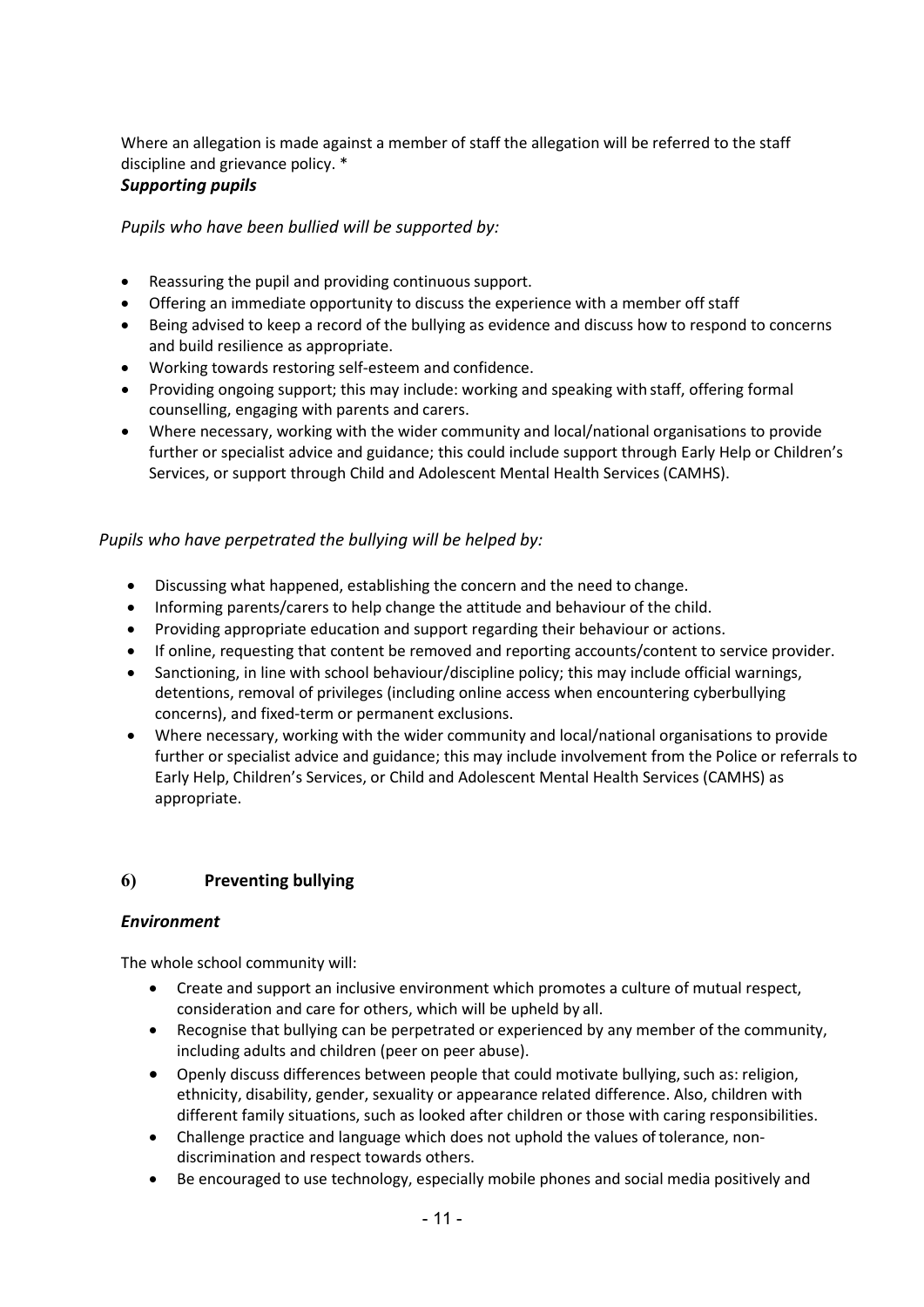responsibly.

- Work with staff, the wider community and outside agencies to prevent and tackle concerns including all forms of prejudice-driven bullying.
- Actively create "safe spaces" for vulnerable children and young people.
- Celebrate success and achievements to promote and build a positive school ethos.

## <span id="page-11-0"></span>*Policy and Support*

The whole school community will:

- Provide a range of approaches for pupils, staff and parents/carers to access support and report concerns.
- Regularly update and evaluate our practice to take into account the developments of technology and provide up-to-date advice and education to all members of the community regarding positive online behaviour.
- Take appropriate, proportionate and reasonable action, in line with existing school policies, for any bullying bought to the schools' attention, which involves or effects pupils, even when they are not on school premises; for example, when using school transport or online, etc.
- Implement appropriate disciplinary sanctions; the consequences of bullying will reflect the seriousness of the incident, so that others see that bullying is unacceptable.
- Use a variety of techniques to resolve the issues between those who bully, and those who have been bullied.

## <span id="page-11-1"></span>*Education and Training*

The school community will:

- Train all staff, including: teaching staff, support staff (e.g. administration staff, lunchtime support staff and site support staff) and pastoral staff, to identify all forms of bullying and take appropriate action, following the school's policy and procedures (including recording and reporting incidents).
- Consider a range of opportunities and approaches for addressing bullying throughout the curriculum and other activities, such as: through displays, assemblies, peer support, the school/student council, etc.
- Provide systematic opportunities to develop pupils' social and emotional skills, including building their resilience and self-esteem.

# <span id="page-11-2"></span>**7) Involvement of pupils**

*We will:*

- Involve pupils in policy writing and decision making, to ensure that they understand the school's approach and are clear about the part they have to play to prevent bullying.
- Regularly canvas children and young people's views on the extent and nature of bullying.
- Ensure that all pupils know how to express worries and anxieties about bullying.
- Ensure that all pupils are aware of the range of sanctions which may be applied against those engaging in bullying.
- Involve pupils in anti-bullying campaigns in school
- Publicise the details of internal support, as well as external helplines and websites.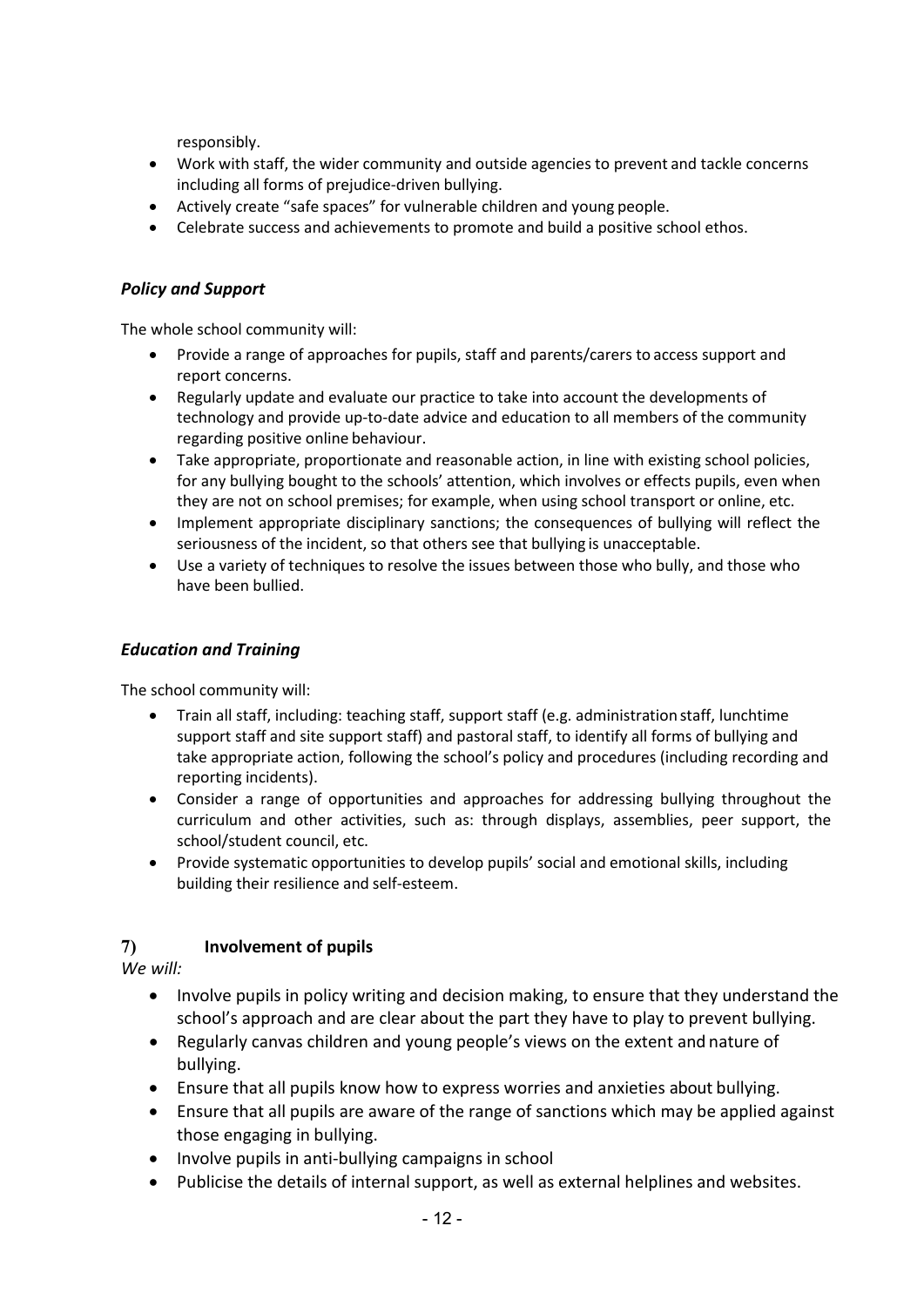• Offer support to pupils who have been bullied and to those who are bullying in order to address the problems they have.

# <span id="page-12-0"></span>**8) Involvement and liaison with parents and carers**

*We will:*

- Take steps to involve parents and carers in developing procedures, to ensure they are aware that the school does not tolerate any form of bullying.
- Make sure that key information about bullying (including policies and named points of contact) is available to parents/carers in a variety of formats.
- Ensure all parents/carers know who to contact if they are worried about bullying and where to access independent advice.
- Work with all parents/carers and the local community to address issues beyond the school gates that give rise to bullying.
- Ensure all parents/carers know about our complaints procedure and how to use it effectively, to raise concerns in an appropriate manner.

## <span id="page-12-1"></span>**9) Monitoring and evaluation**

The Local Committee and the Strategic Board will review reports from the Headteacher on instances of bullying during the year to ensure that procedures are adequate.

## <span id="page-12-2"></span>**10) Useful links and supporting organisations**

- Anti-Bullying Alliance: [www.anti-bullyingalliance.org.uk](http://www.anti-bullyingalliance.org.uk/)
- Childline: [www.childline.org.uk](http://www.childline.org.uk/)
- Family Lives: [www.familylives.org.uk](http://www.familylives.org.uk/)
- Kidscape: [www.kidscape.org.uk](http://www.kidscape.org.uk/)
- MindEd: [www.minded.org.uk](http://www.minded.org.uk/)
- NSPCC: [www.nspcc.org.uk](http://www.nspcc.org.uk/)
- The BIG Award: [www.bullyinginterventiongroup.co.uk/index.php](http://www.bullyinginterventiongroup.co.uk/index.php)
- Restorative Justice Council: [www.restorativejustice.org.uk](http://www.restorativejustice.org.uk/)
- The Diana Award: [www.diana-award.org.uk](http://www.diana-award.org.uk/)
- Victim Support: [www.victimsupport.org.uk](http://www.victimsupport.org.uk/)
- Young Minds: [www.youngminds.org.uk](http://www.youngminds.org.uk/)
- Young Carers: [www.youngcarers.net](http://www.youngcarers.net/)
- The Restorative Justice Council: [www.restorativejustice.org.uk/restorative-](http://www.restorativejustice.org.uk/restorative-) practice-schools

## <span id="page-12-3"></span>**SEND**

- Changing Faces: [www.changingfaces.org.uk](http://www.changingfaces.org.uk/)
- Mencap: [www.mencap.org.uk](http://www.mencap.org.uk/)
- Anti-Bullying Alliance Cyberbullying and children and young people with SEN and disabilities: